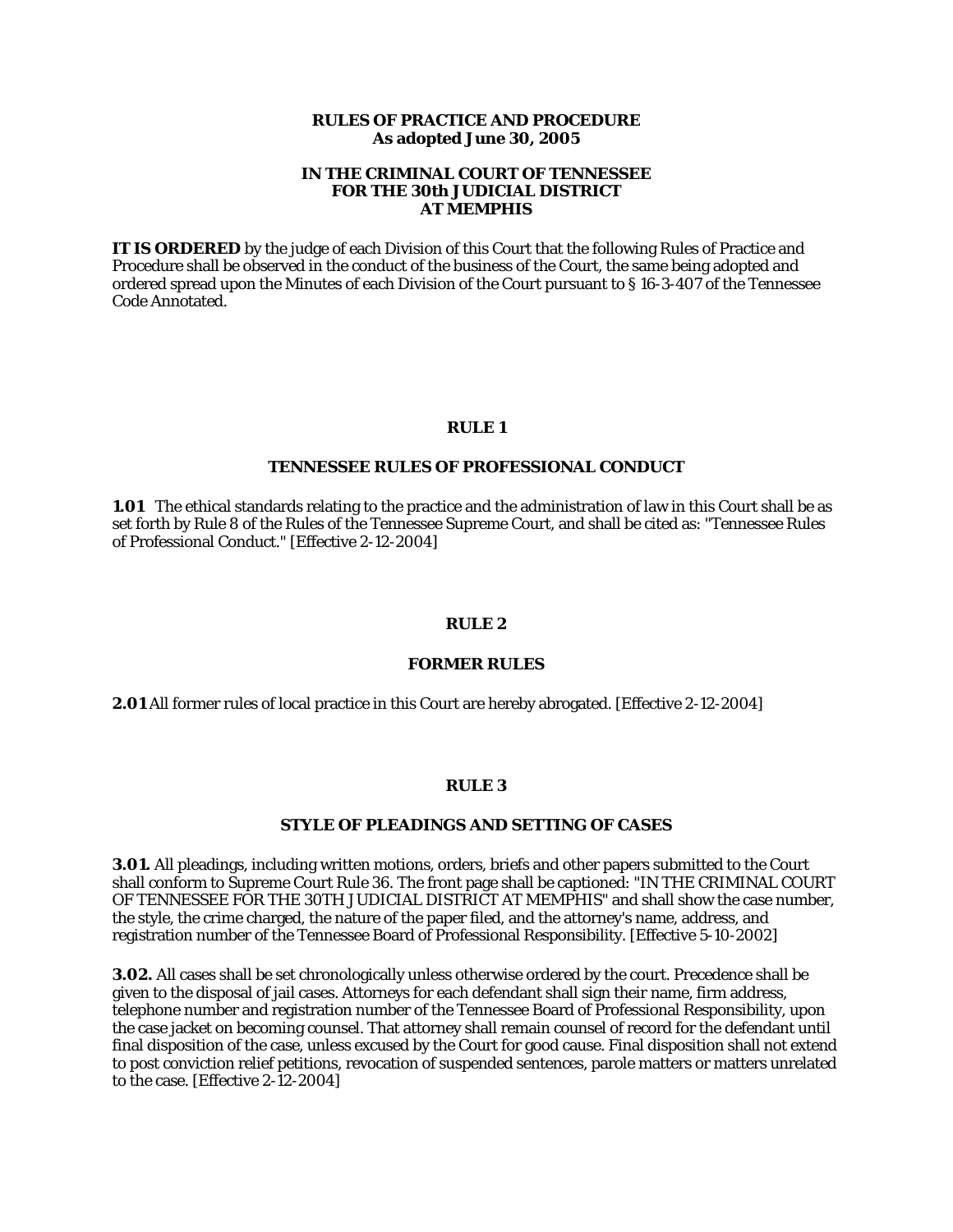### **RULE 4**

### **ASSIGNMENT OF CRIMINAL CASES**

**4.01.** The following method will be employed by the Criminal Court Clerk's Office for the initial assignment of cases to the ten divisions of Court. The following types of cases will be assigned to the ten divisions of Court in numerical order beginning with Division I through X as the indictments are filed in the Criminal Court Clerk's Office. This procedure shall be used in the following types of cases: Murder in the First Degree (except as provided for in Rule 4.06), Attempt Murder in the First Degree, Conspiracy to Commit First Degree Murder, Second Degree Murder, Aggravated Kidnapping, Especially Aggravated Robbery, Aggravated Rape, Aggravated Arson, Aggravated Robbery, Rape, Aggravated Sexual Battery, Voluntary Manslaughter, Vehicular Homicide, Kidnapping, Robbery, Spousal Rape and Incest. All other cases will be divided equally among the ten divisions of the Court. The Judges, sitting en banc, may designate by separate written Order one or more divisions of Court for the purpose of handling special prosecution cases, with the consent of the Judge of that division of Court so designated. Said cases which have been designated as special prosecution cases by the District Attorney General, using objective criteria approved by the Judges in such Order, shall be assigned by the Criminal Court Clerk to the designated division or divisions of Court as set out in that Order, along with other cases assigned in the regular rotation generally as set out above, in such number that all ten divisions of Court have an approximate equal number of cases assigned to them each month. All salary petitions filed by the Criminal Court Clerk and the Sheriff will be heard by the Administrative Judge. [Effective 10-1-2001.]

**4.02.** Once a case has been assigned, all matters in the case shall be heard in that division.

**4.03** Any motions or petitions requesting hearings in matters that have not been previously assigned to a division of court shall be filed with the Clerk's Office and assigned in a manner prescribed by the judges of this Court. In the event the Clerk's Office is closed, and there is an emergency hearing, the petition will be presented to the Administrative Judge of the Criminal Court. If the Administrative Judge is unavailable then the matter will be presented to any available Judge of this Court.

Petitions for Writ of Habeas Corpus will be filed in the Clerk's Office between the hours of 8:00 a.m. through 4:30 p.m., Monday through Friday, and immediately assigned to the next Judge in numerical rotation beginning with Division I through X. In the event the Judge, to whom the writ has been assigned, is not available, the next available Judge in rotation shall be assigned to the writ. If there is a conflict of interest involving the Judge to whom the Writ of Habeas Corpus is assigned, the writ shall be assigned to the next Judge in rotation. If there is a request for a Writ of Habeas Corpus after hours on weekends or holidays, the writ is to be handled by the Administrative Judge unless there is a conflict of interest or the Administrative Judge is not available. Then, the writ is to be taken to any available Judge of this Court.

The procedure for assigning cases will be strictly adhered to by the Criminal Court Clerk unless a written order is entered by a Judge or Judges of this Court changing the method or assignment of a case due to an emergency or a conflict of interest.

**4.04.** When necessary for the efficient administration of justice, a judge may hear and determine any matter by interchange for another judge without the necessity of transferring the cases from one division to another.

**4.05.** The judges may transfer cases among themselves by mutual consent. It is not necessary that the parties or their counsel consent to such transfer. A party requesting a transfer of a case from one division to another division shall obtain an order from the Court to which the case is assigned, transferring the case to another division.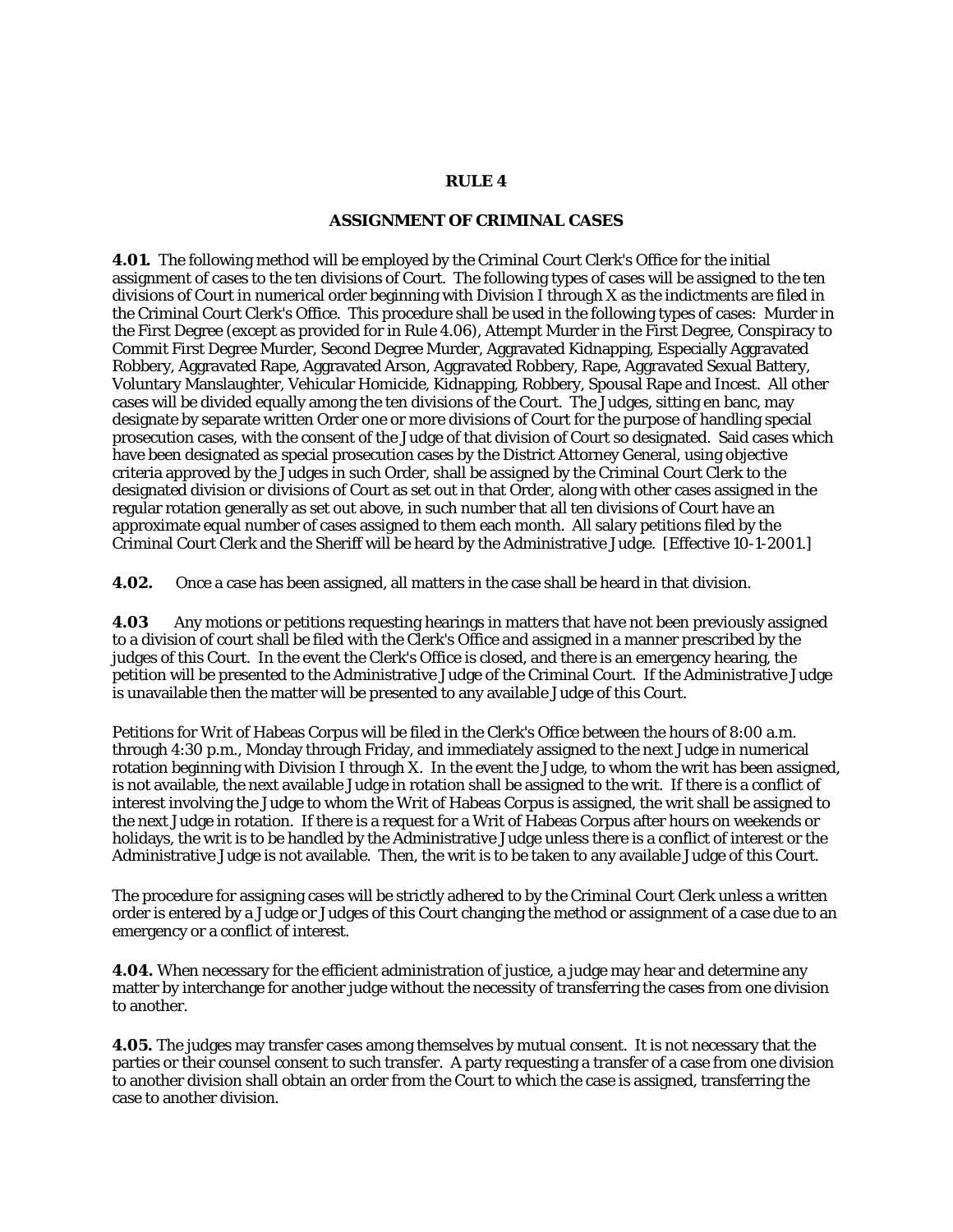**4.06.** When the District Attorney elects to vertically prosecute a defendant charged with Murder First Degree after that defendant has been arrested, but prior to indictment, an assistant from that office may present a copy of the arrest ticket containing that charge and the defendant's name to the office of the Criminal Court Clerk, and an employee of the Clerk's office will draw randomly from a box containing the numbers one through ten, a number which will be the division of Criminal Court to which that case will be assigned if indicted (regardless of the indicted charges). That number will be not be placed back in the box for further use until all ten numbers have been drawn, at which time all ten numbers will be returned to the box and used for the random assignment of the next ten cases. A log book containing a list of the names of these defendants and the date they are pre-assigned a division will be kept by the clerk, along with the number of the division of court to which each defendant's case is assigned. This log book and assignment information will be made available to all attorneys. Any persons indicted with that defendant as co-defendants for that offense will also be assigned to the same division of court as the original defendant. [Effective 10-1-08.]

### **RULE 5**

#### **ATTORNEYS**

**5.01.** In order to practice law in this Court, an attorney who is a resident of Tennessee must be licensed to practice law in this State, in accordance with Rule 7 of the Tennessee Supreme Court Rules, and must be duly qualified and registered with the State Board of Professional Responsibility, pursuant to Rule 9 of the Rules of the Tennessee Supreme Court.

**5.02.** Non-resident Attorneys. Non-resident attorneys shall be entitled to practice in a particular case upon compliance with Tennessee Supreme Court Rules 19 and 20.

**5.03** Any attorney or firm appointed to represent an indigent in custody defendant in any General Sessions or Municipal Court in Shelby County, whose charges have been held to the action of the Shelby County Grand Jury but have not yet been indicted, shall be deemed to continue representation of that defendant for the purpose of filing any necessary pre-indictment motions until such time as that defendant is released on bond, is indicted on the pending charges, or has had the warrant holding that defendant in custody dismissed. [Effective 6-30-2005]

#### **RULE 6**

#### **RULES OF CRIMINAL PROCEDURE**

**6.01.** The Rules of Criminal Procedure of Tennessee are hereby adopted as the Rules of this Court and shall apply in all criminal proceedings.

**6.02.** The Rules of Sentencing Practice and Procedure set forth in Title 40, Chapter 35, Tennessee Code Annotated, are hereby adopted as the Rules of this Court and shall apply, as applicable, in all criminal proceedings.

**6.03.** All preliminary motions, including motions to dismiss and motions to suppress evidence, and notice to adversary counsel, required by Rule 12 of the Rules of Criminal Procedure, must be filed in writing not more than twenty  $(20)$  days after formal arraignment of the defendant, unless an extension is allowed by the Court for good cause. Upon the filing of a motion to suppress evidence, the defendant shall appear in Court within seventy-two (72) hours and receive an evidentiary hearing date. These evidentiary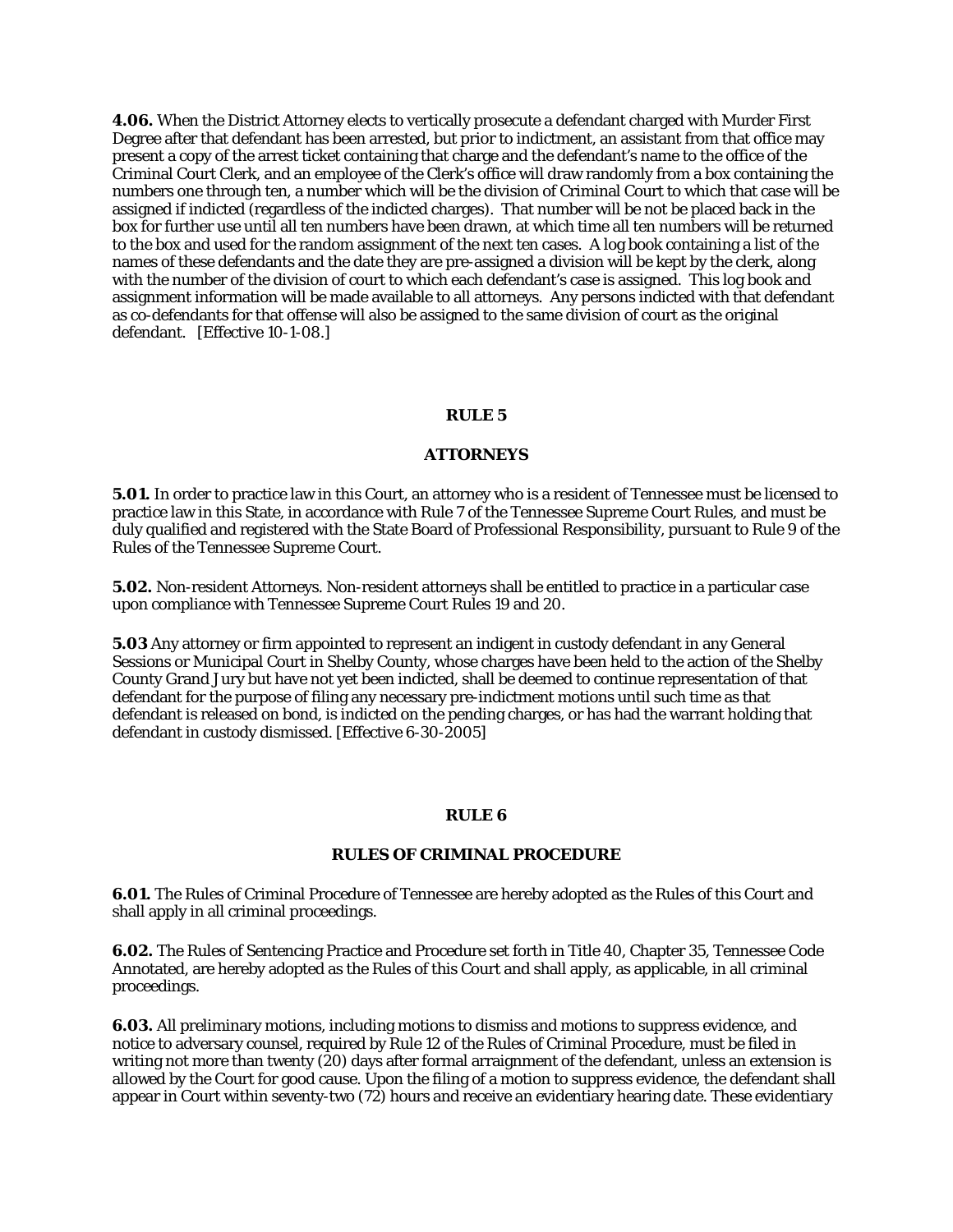hearings are to be heard prior to the report date, unless good cause is shown for a continuance. A violation of this requirement and this rule will authorize the Court to enter a summary dismissal of said motion.

**6.04.** Notice to adversary counsel required by the Criminal Sentencing Reform Act of 1989 shall be filed with the Court not less than fourteen (14) days before trial. The filing party shall certify that a copy has been furnished to adversary counsel. Hearings on motions will be set by the Court upon request of either party made in open court, or as otherwise directed by the judge of a particular division.

**6.05.** Where there is more than one defendant in a case, defense counsel may agree on the order they shall follow. If unable to agree, the order in which the defendants are named in the indictment shall be followed. If each defendant be named by separate indictment, the order shall be followed chronologically. Such order shall be followed in the voir dire, pleas, cross-examination, testimony of defendants and arguments of counsel.

**6.06.** The ten divisions of Criminal Court shall convene at 9:00 o'clock a.m. daily, except holidays, Saturdays and Sundays.[Effective 4-21-03]

**6.07.** All divisions will accept transfer of cases that are ready for immediate commencement of trial.

**6.08.** Witnesses. Subpoenas for witnesses for the State and defendant shall be issued not less than ten (10) days prior to the date of the trial. No continuance shall be granted based upon an absent witness, unless subpoenaed in conformity with this section.

**6.09.** Court Files. All papers and records of the Court shall be under the custody and control of the Clerk. No files shall be withdrawn from the Clerk's Office except by the judge or clerks. No files shall be removed from the courtroom by attorneys, unless with permission of the judge or clerk to make copies necessary for the orderly business of the Court. [Effective 1-25-2000]

**6.10.** Record on Appeal. Transcripts of the evidence will be prepared and filed in accordance with Rule 24 of the Rules of Appellate Procedure of Tennessee.

**6.11.** Upon arraigning a defendant, the Court shall set a report date not more than thirty-five (35) days from the arraignment date. A case may be settled at any time prior to the final settlement date. The final settlement date will be a date set by the Court, but no later than thirty (30) days prior to the trial date. After that date no further negotiated settlement will be accepted by the Court without good cause and leave of the Court. [Effective 1-31-2005]

**6.12.** Court Recordings. No attorney or person may listen to, record, or type all or any portion of the record of court proceedings without a written order from the Court. Any person seeking access to court recordings shall file a motion in the division in which the requested record was made setting forth the date or dates requested, the subject matter, and the identity of any witness or witnesses whose testimony is sought. The judge of the division in which the court recording was made shall review the audiotapes and issue an order within 30 days granting, denying or limiting the motion for access. In the event an order is issued denying or limiting access to the requested information, the movant may file a motion with administrative judge to have the decision and the audiotapes reviewed by a three judge panel, composed of two other criminal court judges, appointed by the administrative judge, plus the administrative judge, who will preside. The panel will issue an order affirming, overruling or modifying the initial judge's order within 60 days of the request for review. In the event the judge initially denying the request is the sitting administrative judge, review will be afforded by the administrative judge whose term immediately preceded that of the sitting administrative judge. Appeal of any order of the panel shall be in accordance with the Tennessee Rules of Criminal Procedure. [Effective 8-29-1995]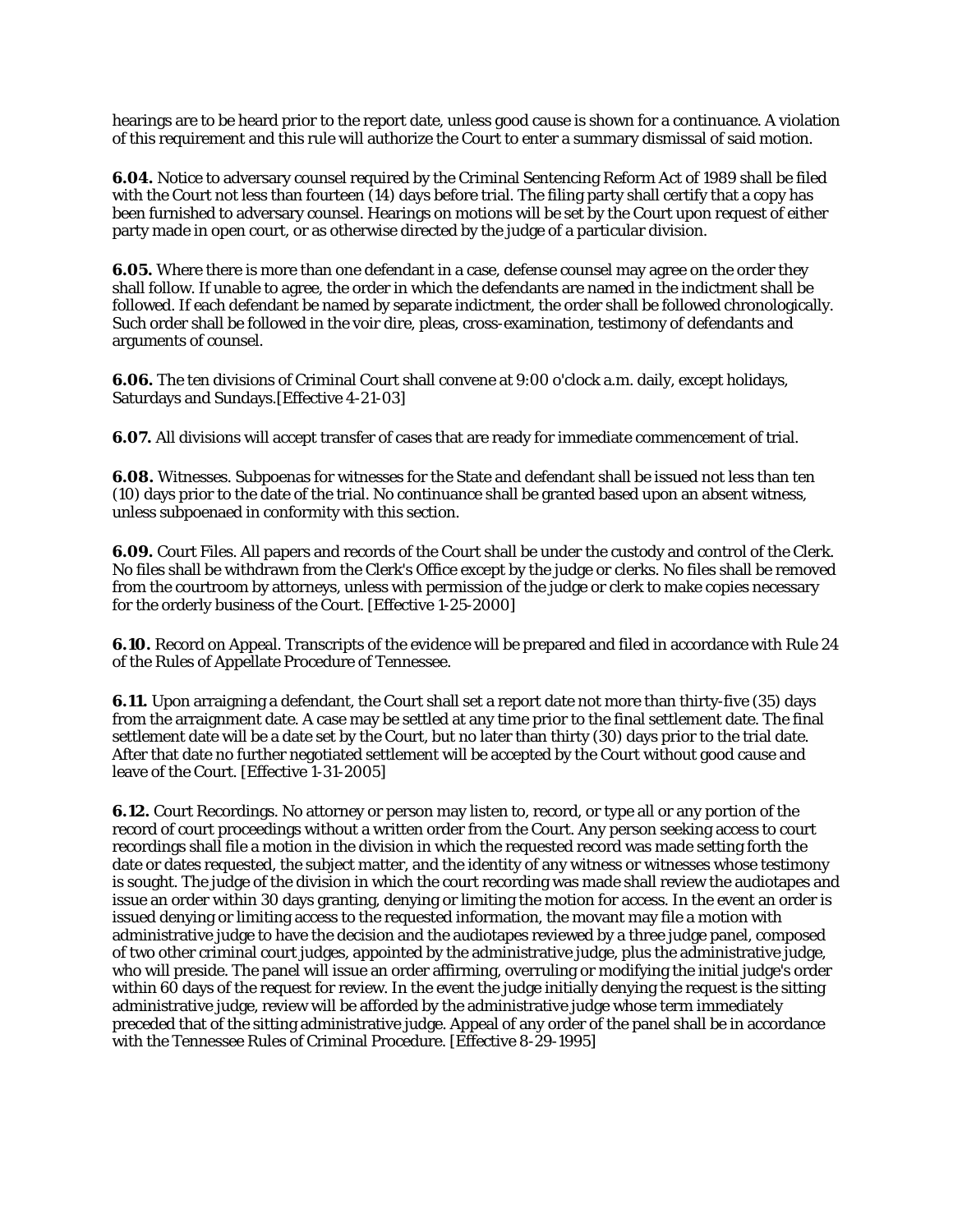# IN THE CRIMINAL COURTS OF SHELBY COUNTY LOCAL RULES OF PRACTICE AND PROCEDURE FOR BAIL BOND COMPANIES AS AMENDED EFFECTIVE MARCH 1, 2015

### **RULE 7 BAIL BOND COMPANIES**

# 7.01 GENERAL

These Court Rules shall be applicable to the Criminal Court of Shelby County, the General Sessions Criminal Court of Shelby County and all other Courts of record in Shelby County exercising criminal court jurisdiction for the administration of all professional bail bond companies in their courts.

## 7.02 PETITIONS FOR APPROVAL OF NEW COMPANY AND/OR AGENTS

- A. The Criminal Court Judges, exercising jurisdiction over bail bond companies, shall sit *en banc*, as needed, in the courtroom of the respective Administrative Judge and shall approve each company who petitions the Court for permission to write bonds in Shelby County. All petitions for approval of a new bonding company or agent shall include the following information:
	- 1. The business name under which the new company or agents will be operating, the street address and the business telephone number for the bonding company office which shall be located in Shelby County.
	- 2. A copy of the state or business license issued for the insurance company.
	- 3. A copy of the power of attorney from the insurance company.
	- 4. The original consent order.
	- 5. A copy of a complete drug screen of the owner and each prospective agent. The drug screens shall be performed by a licensed medical facility within 48 hours of the date of filing the petition for permission to write bonds.
	- 6. A copy of all organizational documents (e.g. corporate charter, partnership agreement) and all other agreements or documents pertaining to the identity of the owners and interest holders in said company, the distribution of profits from the said company, the source of all funds used to establish the company, and the names of those persons who will be personally liable for forfeiture judgments.
	- 7. A statement of whether the bond company, or any of its owners, shareholders or partners, writes bonds in any other jurisdiction. If such company writes bonds in other jurisdictions; the application shall identify those jurisdictions and attach an addendum identifying any surety posted with any other jurisdiction, a copy of the last semi-annual report filed with said other jurisdictions, and a list of all pending conditional forfeitures and final forfeitures in any other jurisdiction.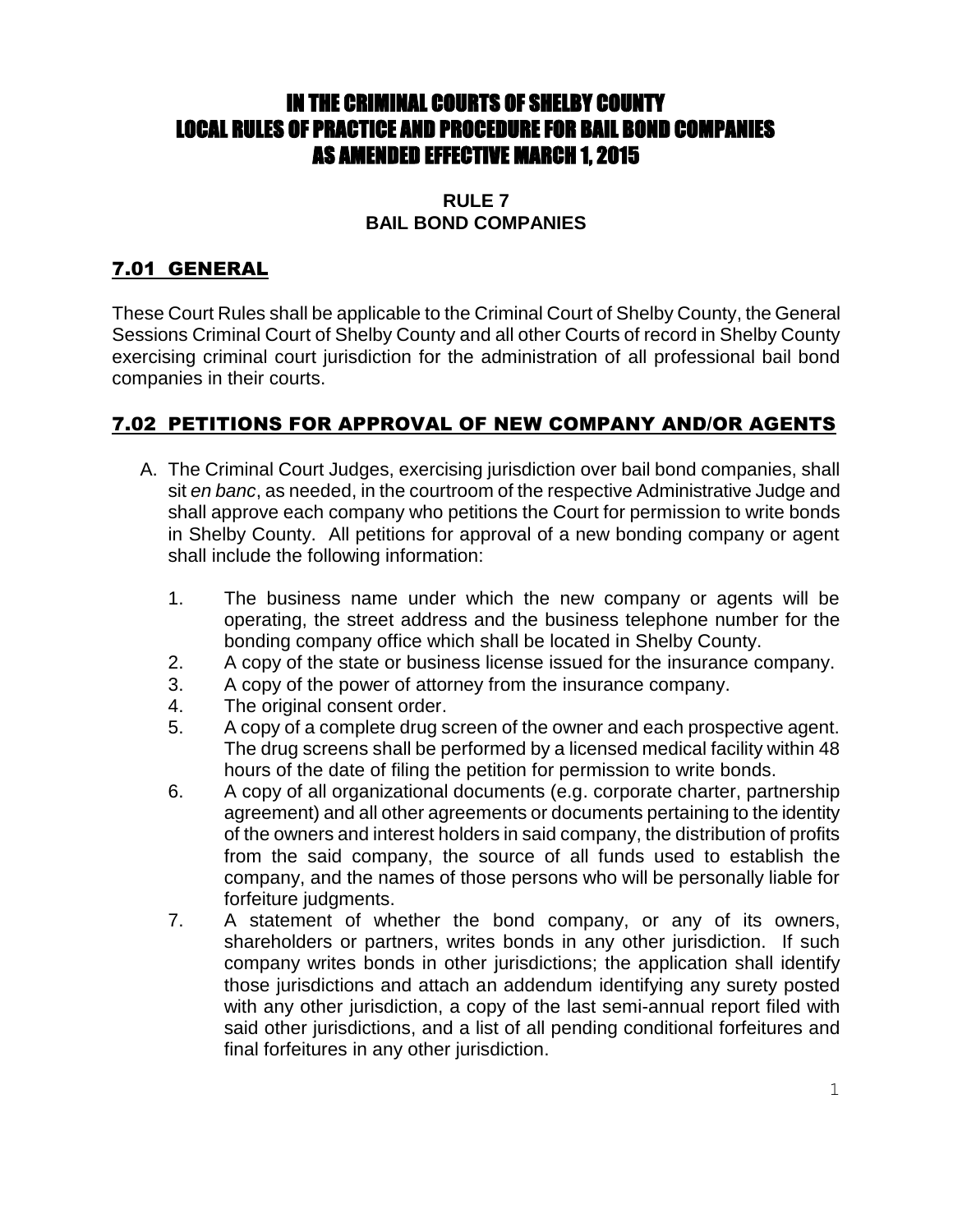- 8. An identification of the funds and source of said funds to be filed with the Clerk to establish the bonding capacity.
- 9. For all individuals identified in subsection six (6) above, the person(s) must attach an affidavit stating the following:
	- a. A list of all prior criminal charges (whether resulting in a conviction or not) and the disposition of the charge and the jurisdiction, as well as all other information required by T.C.A. §40-11-317.
	- b. A description of all relationships to any other bond company owner, interest holder or agent of any other bail bond company authorized to do business in Shelby County.
	- c. A statement as to whether such person has ever been an owner, interest holder or agent for any other bail bond company in this State or in any other state.
	- d. A statement as to whether such person is related by blood or marriage to any person who works for the Clerk of Shelby County Criminal Court of for the Sheriff of Shelby County.
- 10. A copy of the proposed bail bond contract shall be attached.
- 11. A statement that the officers/owners of the bonding company and its proposed agents have read and are aware of the requirements of T.C.A. §40-11-301, et seq. and §40-11-401, et seq. pertaining to the Rules governing Professional Bondsmen, the Requirements for Continuing Education and the Rules of this Court governing bonding companies.
- 12. When a bail bond company desires to change, alter, or modify its authority to write bail bonds on cash or surety, it will be the obligation of the company to file a sworn petition setting out the reasons and necessity for such a hearing. All qualification hearings will be conducted in open Court upon the record.
- B. All petitions for approval of a new company and/or its agents shall be served upon the District Attorney General at least two (2) weeks prior to the hearing on the petition and shall be heard by the Criminal Court Judges sitting *en banc*, as needed. The District Attorney General and/or Shelby County Sheriff's Department shall conduct a criminal history and background investigation of the owner of the bonding company and its agents. The results of the background investigation shall be furnished to the Court on or before the date of the *en banc* qualification hearing. The applicant shall submit to a criminal history background check by the Tennessee Bureau of Investigation as provided pursuant to T.C.A. §38-6-109. The applicant shall be responsible for any fees for the criminal history background check. The results shall be submitted to the Criminal Court Clerk at least one (1) week before the date of the qualification hearings. The District Attorney General shall be present and represent the State of Tennessee at the qualification hearing. The petition shall have an attached affidavit disclosing the criminal history and all criminal charges, if any, of the petitioner. If the affidavit is found to be inaccurate, the petitioner shall be immediately disqualified as a professional bonding person.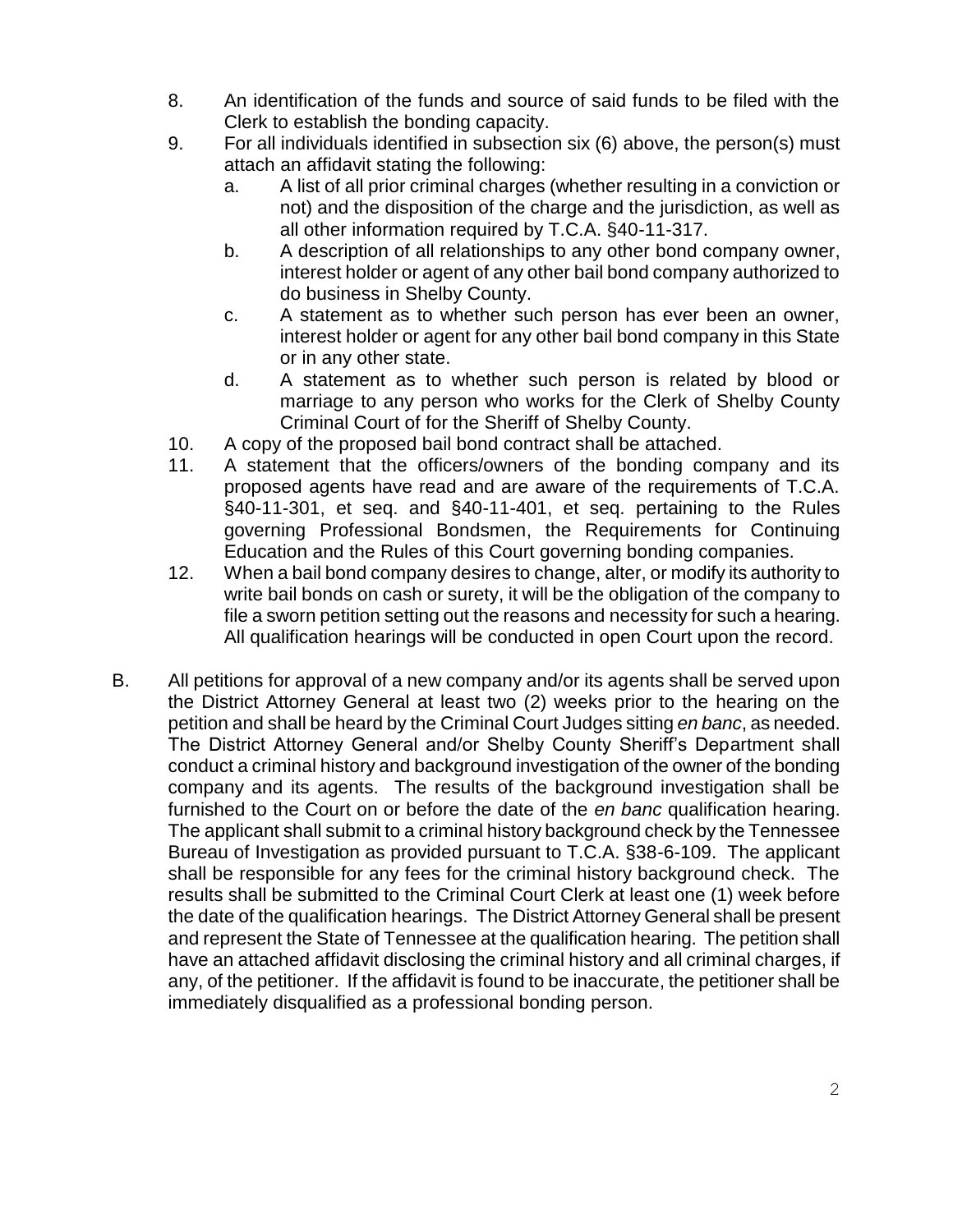# 7.03 COLLATERAL

- A. From the effective date of these rules, any person or company filing a petition for approval to open a professional bail bond company in Shelby County is required to post a minimum of Seventy-Five Thousand Dollars (\$75,000.00) in cash with the Criminal Court Clerk as security for bonds written.
- B. Said funds may also be deposited in a Certificate of Deposit in the sum of not less than Seventy-Five Thousand Dollars (\$75,000.00) in the joint names of said bonding company and the Criminal Court Clerk of Shelby County, Tennessee.
- C. No real property collateral will be accepted by the Clerk, other than that property presently serving as collateral as of November 1, 2014.
- D. The bonding company must obtain prior written approval from the Court before the bonding company will be allowed to post any additional security exceeding the minimum cash deposit to increase its bonding capacity.
- E. Any bonding company approved by the Court may write total bonds in an amount equal to ten (10) times the amount of cash security posted with the Criminal Court Clerk. No bonding company shall be allowed to write any one single or blanket bond with any one (1) surety in excess of twenty (20) percent of its available bonding capacity as determined by the Criminal Court Clerk on a weekly basis.
- F. Collateral posted as security with the Clerk may not be withdrawn or applied to satisfy a forfeiture judgment except upon notice to the District Attorney General and an Order of the Court.

## 7.04 FORFEITURES

- A. A bonding company shall not be allowed total outstanding forfeitures in the Criminal Courts and the General Sessions Court to exceed more than fifty (50) percent of the amount of collateral posted with the Criminal Court Clerk.
- B. The Criminal Court Clerk's Office shall issue a written notice to a bail bond company when said company's liability reaches 90% of its ratio as set out in these rules. If there is a discrepancy between the records of the bail bond company and the records of the Criminal Court Clerk's Office, the records of the Criminal Court Clerk's Office will be presumed correct.
- C. If a company writes bail bonds and/or has forfeitures in an amount exceeding the mandated ratios, or has a final forfeiture not paid, the Criminal Court Clerk is ordered to notify immediately and obtain forthwith from any Judge of Criminal Court an order removing and suspending the company from the approved list of bondsmen. The Criminal Court Clerk shall notify the suspended company and all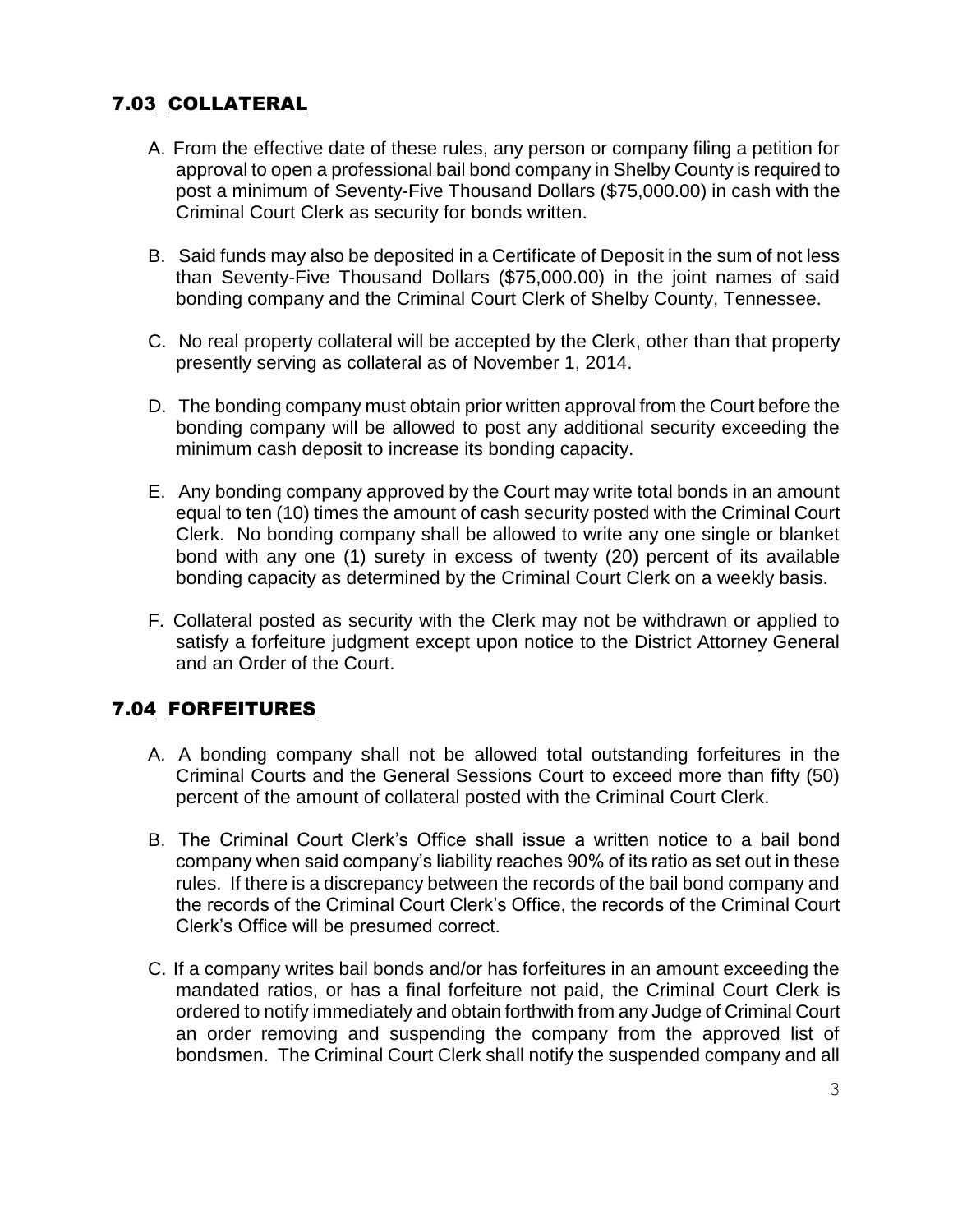inferior courts of said suspension. The suspension shall remain in effect and the bonding company shall not be allowed to write any additional bail bonds until the company posts the required amount of additional security, or until the forfeitures are within the company's allowable ratios.

- D. The bonding company shall remain suspended unless reinstated upon Order from the Court. There shall be a \$100.00 reinstatement fee, together with the costs as a result of suspension.
- E. In order to facilitate the determination of the owner of any funds remitted to a bail bond company after having been granted relief pursuant to T.C.A. §40-11-204 on forfeitures paid in, any monies paid into the Office of the Criminal Court Clerk due on forfeitures taken shall be paid only by case or by a single check written on the account of the surety or its owner. The Criminal Court Clerk shall not accept payment for any forfeiture by personal check written on the account of any other party, nor shall the Clerk take payment by multiple checks drawn on different accounts.
- F. These Court Rules shall apply to the General Sessions Criminal Courts of Shelby County for the administration of the professional bail bond companies in the General Sessions Criminal Courts. Bonding companies approved before the effective dates of these Rules shall be in compliance with this Rule by the effective date of **March 1, 2015.**

## 7.05 COMPANY CHANGES

- A. The bonding company must notify, in writing, the Criminal Court Clerk of any changes to a bonding company's address or telephone number from that documented in the original qualifying petition. Written notice of any such changes shall be provided to the Clerk's office within ten (10) days of said changes.
- B. Any changes to a bonding company's name, ownership, or agents as submitted in the original petition must be presented in writing and approved by order of the Court.
- C. Any request for changes to an approved bonding company's bonding capacity or collateral shall be proffered to the Administrative Judge after filing said request with the Criminal Court Clerk with notice to the District Attorney General.
- D. Any material changes to the financial statements submitted to the Court must be corrected and filed with the Criminal Court Clerk.
- E. Any changes in the employment status of qualified agents must be submitted in writing within ten (10) days of said change and filed with the Clerk.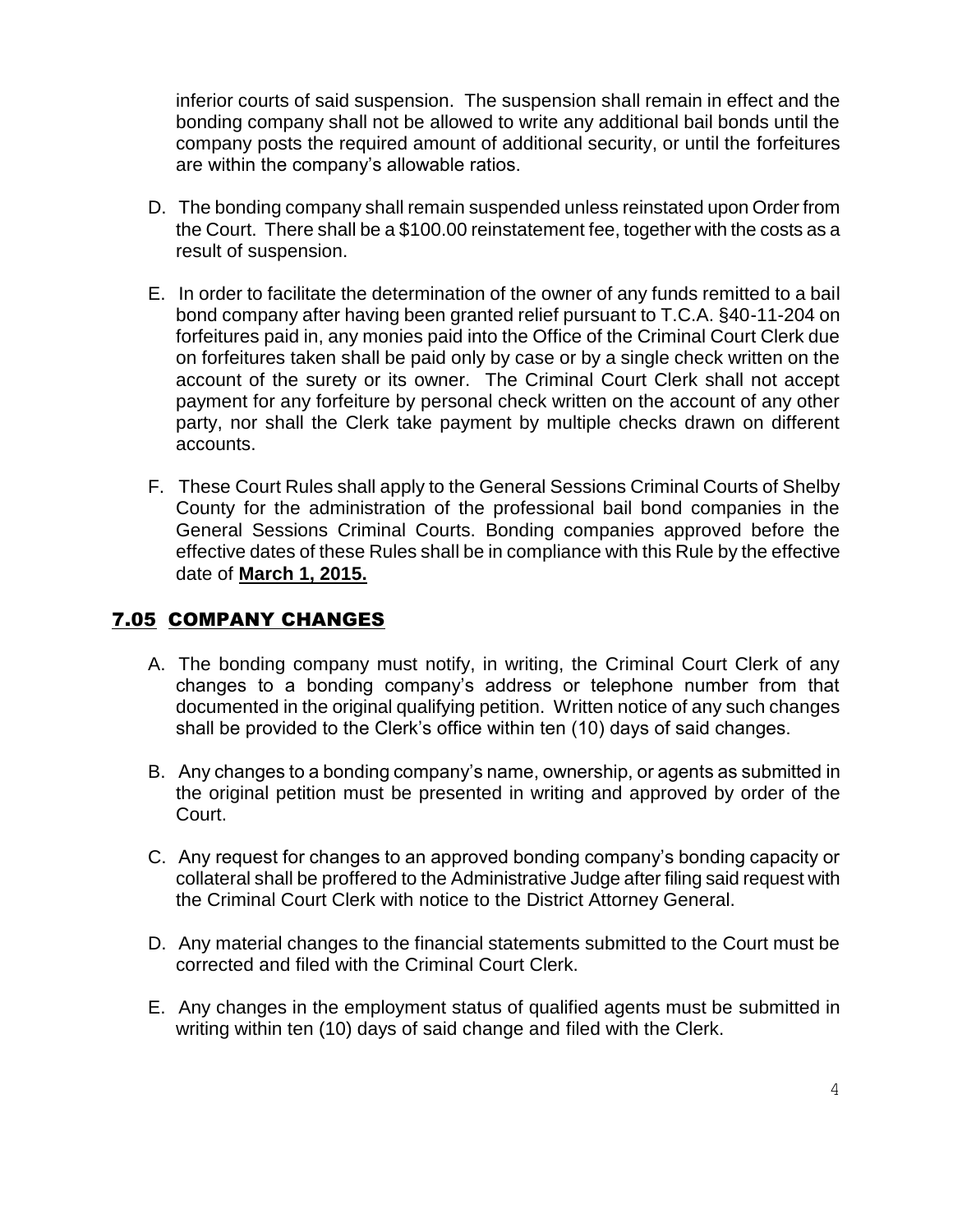### 7.06 ACTIVITIES OF QUALIFIED BAIL AGENTS

- A. All agents shall wear photo identification badges issued by the Criminal Court Clerk while performing their duties as a bail agent. The identification badges will continue to be made by the Shelby County Office of Compliance.
- B. It is the duty of each agent to surrender his/her photo identification badge upon termination of their employment. It is the responsibility of the owner of the bond company, or a designee, to retrieve and return said photo identification badge to the Criminal Court Clerk.
- C. As mandated by T.C.A. §40-11-126, no bondsman or bonding company shall solicit business directly or indirectly, in any place immediately surrounding any locations where prisoners are confined, including, but not limited to, the Criminal Justice Complex. No bonding company employee or agent shall initiate contact with a defendant or a defendant's family member to obtain business. Contact with a defendant who is a potential client will be allowed only after the bonding company has been contacted by the defendant or someone authorized to act on behalf of a defendant. All agents or employees of a bonding company shall conduct themselves in accordance with all the rules and orders of the Sheriff and Criminal Courts of Shelby County while performing required duties within such buildings. The penalty for a first violation of this provision is a suspension for not less than ninety (90) days. The penalty for a second violation of this provision is a suspension for not less than six (6) months. After any suspension, the bonding company must petition the Court for reinstatement of the bonding company and/or agent. The penalty for a third or subsequent violation of this provision is termination of the privilege to write bonds in Shelby County.
- D. All qualified agents shall be subject to random drug screens as requested by the Court. The cost of said random drug screens shall be the responsibility of said agent. All urine samples shall be divided to provide for confirmation testing. Should an agent test positive for any illegal substance, the agent has forty-eight (48) hours to request that the remaining sample be forwarded to a certified laboratory for re-testing at the agent's expense. Should an agent test positive for any illegal substance, the agent shall be suspended immediately pending a show cause hearing before the Administrative Judge. On the first occasion that an agent tests positive for any illegal substance, the agent shall be suspended for a minimum of six (6) months. After the agent has provided written documentation of successful completion of a drug treatment program, the agent may petition the Court for reinstatement. The credentials and/or qualifications of any treatment program shall be submitted to the Criminal Court Clerk for approval of the Court. Any agent who tests positive for any illegal substance on a second occasion shall be terminated and disqualified from serving as a bond agent and shall not be subject to reinstatement.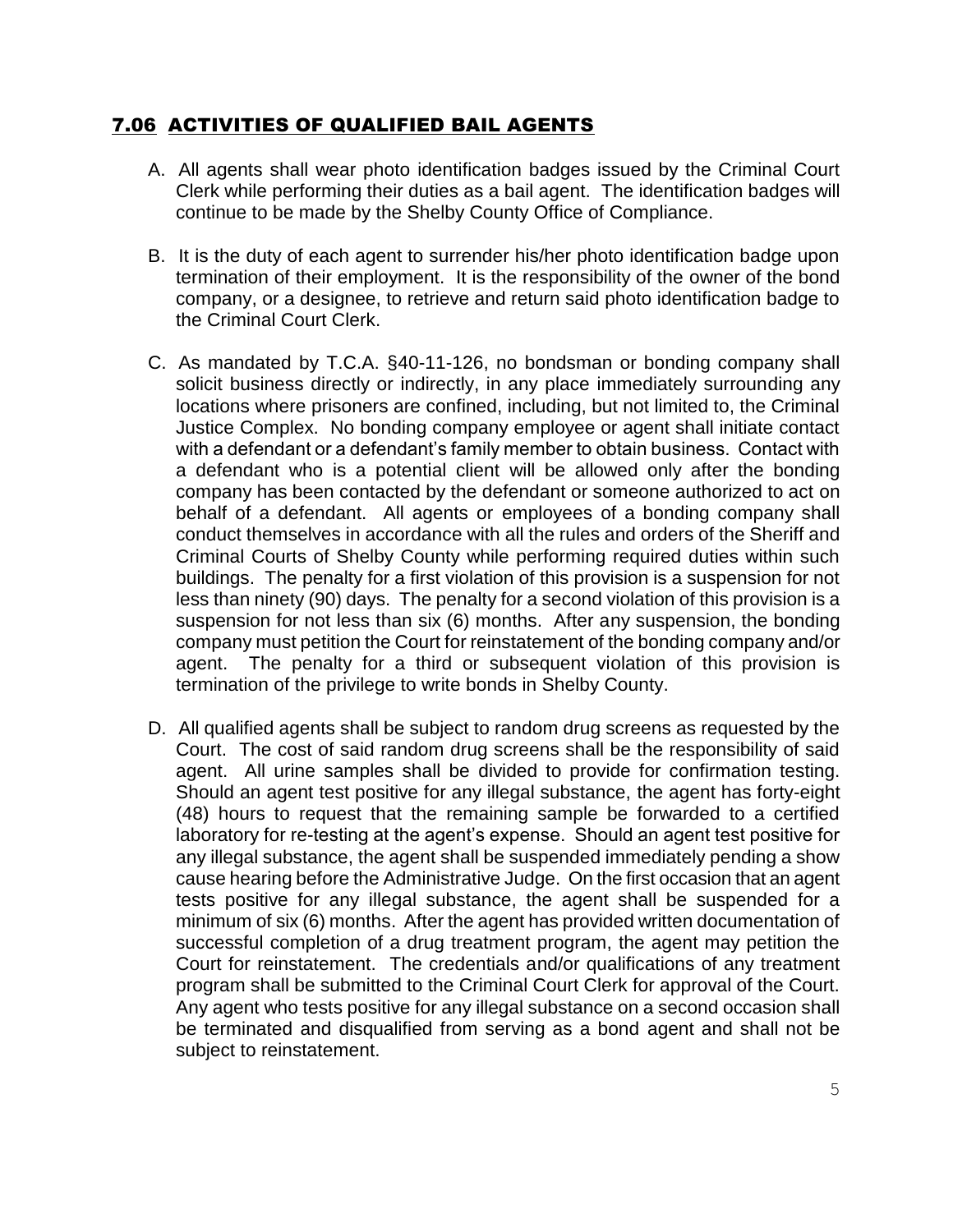E. The Criminal Court Clerk shall notify the bonding company in writing of the initial court appearance. The Clerk shall retain proof of such notification. The bonding company *shall* notify the defendant/principal of each court appearance.

## 7.07 PREMIUMS

- A. As provided by T.C.A. §40-11-126, no bonding company or agent shall accept anything of value from a principal or anyone acting on their behalf except the authorized premium and initiation fee as set out in T.C.A. §40-11-316 and as described in the bond contract. If any property other than cash (or other negotiable instrument) is accepted for the premium, the agent shall notify the Administrative Judge and the District Attorney General in writing. All funds or negotiable instruments accepted in payment or in satisfaction of the premium and the initiation fee shall be recorded and itemized by the bonding company. A copy of the said record documenting the premium and initiation fee received shall be provided to the defendant, or to the party acting in the defendant's behalf, and shall be maintained as a part of the ordinary daily business records of said company. If funds or negotiable instruments are accepted as collateral, the bonding company shall: (1) deposit such collateral into a separate trust account pending its redemption, (2) identify the account or principal to which the collateral applies, and (3) provide the person providing the collateral with the identity of the institution in which the collateral is held. In the event that a bail bonding company receives funds for a premium or initiation fee and elects not to post the bond for the defendant/principal, any funds received shall be returned immediately to the defendant or the person acting on the defendant's behalf.
- B. Every bondsman and/or agent must use a duplicate receipt book to record all payments for premiums. A copy of the receipt must be given to the defendant or the person acting on the defendant's behalf. Receipts must include:
	- 1. A specific description of all property, including cash or checks, received from the defendant or someone acting on the defendant's behalf, and
	- 2. The signature of the defendant or the person acting on his/her behalf tendering the said funds.
- C. No bond in the amount of One Hundred Thousand Dollars (\$100,000.00) or more shall be made without a hearing before the Court wherein said case is pending, and notice by the bonding company to the Court and the District Attorney General. The Court shall conduct a hearing to determine compliance with these Rules and the provisions of T.C.A. §39-11-715 regarding the source of the premium of said bond. Any Criminal Court or General Sessions Court may conduct such hearings and enter such orders, injunctions, restraining orders, prohibitions, or issue any extraordinary process for the purpose of ensuring that any defendant does not use any proceeds directly or indirectly derived from a criminal offense for the purpose of securing an appearance bond or to pay the premium for the bond. Any court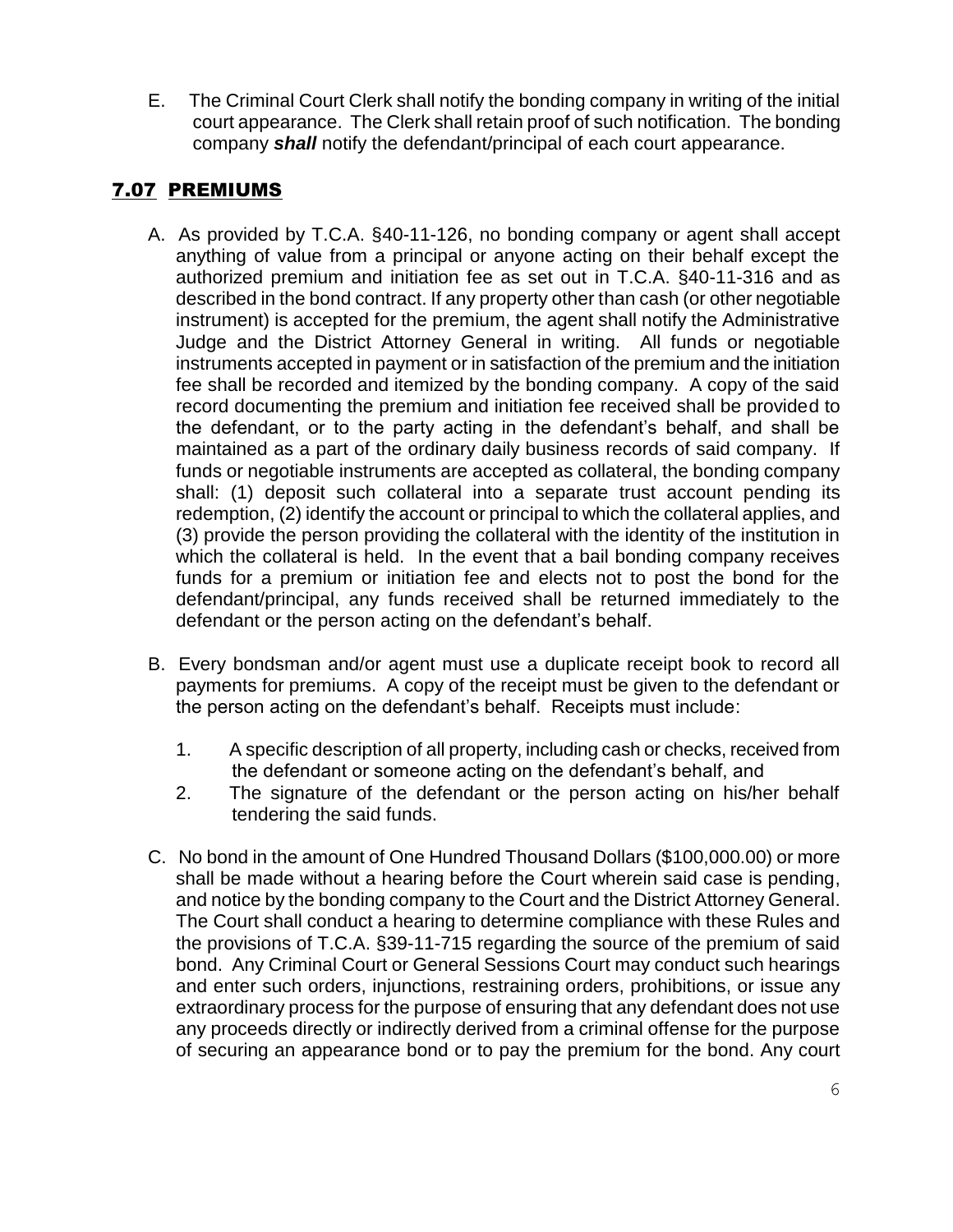may require the defendant or bonding agent to prove in open court the source of such bond or premium before accepting the bond, and the burden of proof shall be upon the party seeking the approval or acceptance of the bond. The source hearings shall be conducted in the Criminal Court or in the General Sessions Court in which the case is pending.

D. Bonding companies shall be prohibited from making or initiating credit bonds on cases where the total bonds for any defendant exceed One Hundred Thousand (\$100,000.00). No additional funds, installment arrangements or unfinished payments in satisfaction of the premium may be received, collected or demanded following release of the defendant/principal from custody for any bonds for any single defendant in excess of One Hundred Thousand (\$100,000.00), except as authorized by T.C.A. §40-11-316 or other applicable law.

# 7.08 REPORTS AND REQUIRED RECORDS

- A. It shall be the duty of the bonding company to certify that all bonds are fully completed upon the release of the defendant/principal from custody. All bail bond contracts, written undertakings and bond powers shall:
	- 1. Contain the name, address (including any apartment number) and zip code of the defendant typed or legibly printed thereon. It shall be the obligation of the bonding company to notify the Clerk of any change of address of the defendant.
	- 2. Be signed by the agent making said bond.
	- 3. Have the name of the bonding company boldly and legibly stamped or printed thereon.
	- 4. Identify the property used to pay the premium and initiation fee as well as any other property received as collateral for said bond, and
	- 5. Include a copy of a photo identification of all persons (excluding the defendant/principal) delivering such premiums, fees or collateral to the agent if the bond is One Hundred Thousand (\$100,000.00) or more.
- B. Any bonding company authorized by the Shelby County Criminal Court to execute bail or bonds, or bonds securing fines and cost, shall file with the Criminal Court Clerk a semi-annual financial report pursuant to T.C.A. §40-11-303. The semiannual report shall be an attested filing subject to prosecution for perjury. The semi-annual report shall be prepared by a licensed certified public accountant and verified according to general accounting principles. Such reports shall include, but are not limited to, a listing of:
	- 1. All current and active qualified bonding agents approved for said company.
	- 2. Any outstanding civil performance or costs bonds.
	- 3. All persons having financial or managerial interest in the bonding company.
	- 4. The most recent audit from the bonding company's insurance company.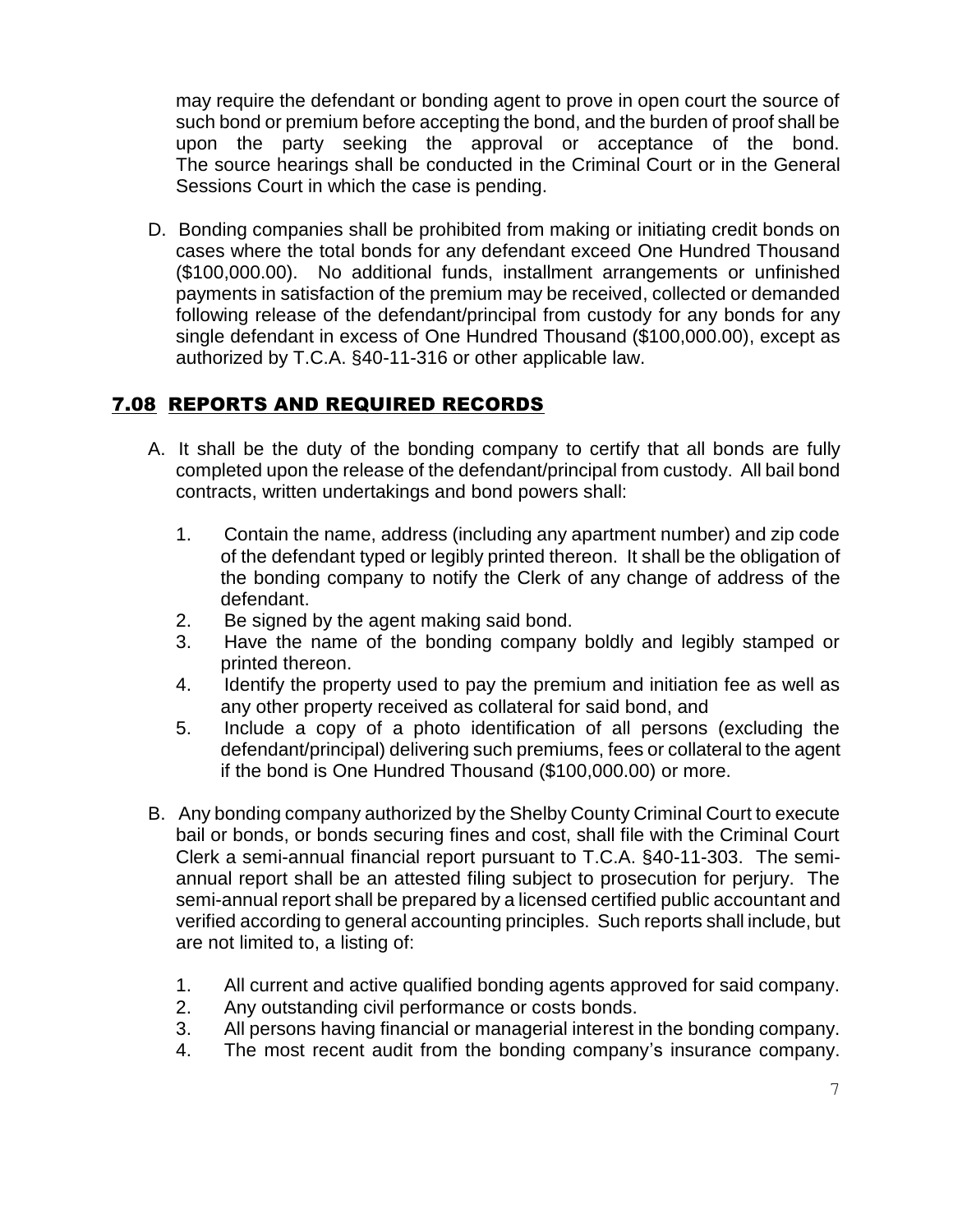Said audit is required by law to be on file with the Tennessee Department of Commerce and Insurance.

- 5. A certificate of compliance for each qualified agent for continuing education credits. The certificate must be furnished annually as required by T.C.A. §40- 11-402.
- 6. A copy of all complete and most recent drug screens of the bond company owner and all agents. The drug screens must have been performed by a licensed medical facility. The owner of a bond company and each agent must furnish proof annually of at least one successful drug screen. The drug screens shall be filed with the first semiannual report.
- C. Upon failure of any bonding company to file the required semi-annual report, or any other record or document mandated by statute or these Local Rules, the Criminal Court Clerk shall notify the Administrative Judge who shall suspend and remove the company from the approved list. The Administrative Judge shall issue a written order and immediately terminate the bail bond company's authority to execute bonds in Shelby County. Thereupon, the bond company shall not be allowed to write any bonds until such time as all the requirements of the semiannual report have been satisfied and the Administrative Judge has reinstated the bonding company in a written order. In the event the bonding company disputes the suspension, the bonding company may petition the Court for a hearing to reconsider the suspension.

## 7.09 INDIVIDUAL BONDS

- A. Any individual who desires to post a real property bond pursuant to T.C.A. §40-11- 122 shall submit a current title for said real property reflecting any encumbrances thereon. The appraised value/equity of the property must equal one and one-half times the amount of the bond. The bail bond may be secured by real estate situated in this State with nonexempt unencumbered equity owned by the defendant or the defendant's surety worth one and one-half (1.5) times the amount of bail set. If the bail bond is secured by real estate, the defendant or the defendant's surety shall execute a deed of trust conveying the real estate in trust to the clerk who shall immediately file the deed of trust in the office of the register of the county in which the real estate is situated. The costs of preparation of the deed of trust and recordation shall be paid by the defendant. The property owner providing said surety must comply with all regulations as set forth by the Office of the Criminal Court Clerk. If the amount of the bond is One Hundred Thousand (\$100,000.00) or more, the bond cannot be made unless notice is provided to the District Attorney General and a hearing is conducted in open court pursuant to T.C.A. §39-11-715 regarding the source of the bond.
- B. Any individual who desires to deposit a cash bond with the Clerk pursuant to T.C.A.§40-11-118 shall be notified in writing by the Clerk that such cash deposit shall be returned subject to any fines, court costs or restitution as ordered by the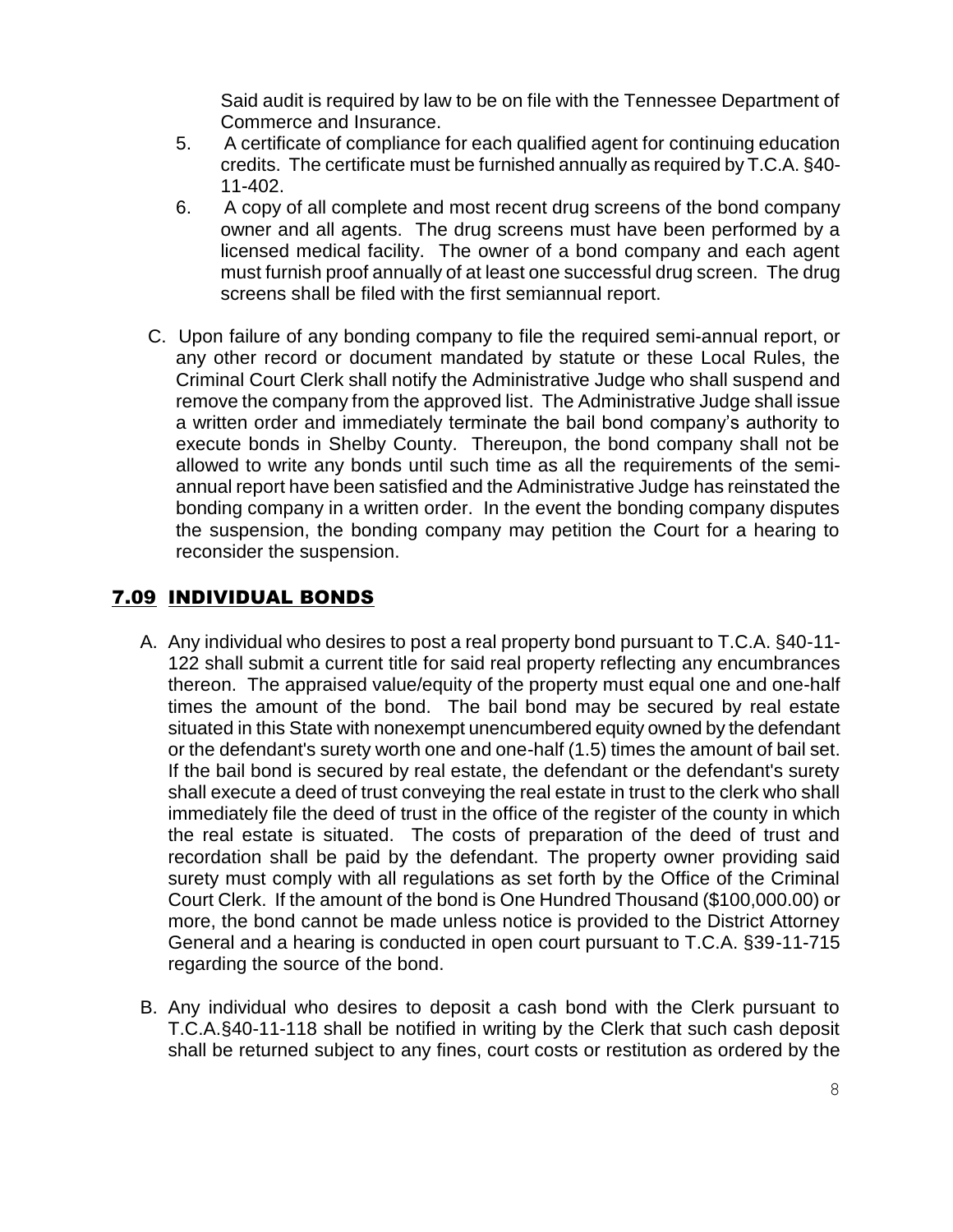Court. No cash bond may be received in the amount of Ten Thousand (\$10,000.00) or more without notice to the District Attorney General and a hearing is conducted in open court pursuant to T.C.A. §39-11-715 regarding the source of the bond.

C. Upon release from custody, or at first appearance to booking authorities upon receipt of a citation, the Clerk shall notify the defendant in writing of the initial court appearance. The Clerk shall retain proof of such notification. Each defendant shall provide to the clerk before release on a property or cash bond an address where notification of a court date may be delivered. It shall be the responsibility of the defendant to notify the Clerk of any change of address.

## 7.10 SUSPENSION OF BONDING COMPANY OR AGENTS

- A. Every bonding company acts as an agent of the Court and the conduct of the bonding company constitutes an integral part of the operation of the Court. The Court may impose any limits and conditions necessary to insure the professional standing and reliability of the bonding company. Such measures, if any, shall be made in the public interest to avoid a conflict of interest or an appearance of impropriety on the part of the bonding company. Pursuant to the provisions of T.C.A. §40-11-125 and T.C.A. §40-11-126, the Court may take appropriate disciplinary action including the withholding, suspension or termination of the approval to do business as a bail bond company or agent if it appears to the Court that it is in the best public interest to take such action. For good cause, the Court may issue a restraining order, writ or other process without notice to the company if deemed necessary in the public interest.
- B. Pursuant to the provisions of T.C.A. §40-11-125 and T.C.A. §40-11-126, the Court may take appropriate disciplinary action including the withholding, suspension or termination of approval for a bondsman to act as an agent for an approved bonding company, if the agent:
	- 1. Has been convicted of a crime of dishonesty, any felony or any alcohol or drug related offense.
	- 2. Fails to submit to a drug screen as requested by the Court or fails to provide proof of successful drug screens as mandated in the semi-annual reports.
	- 3. Tests positive for any illegal substance by a drug screen requested by the Court. The owner of the bonding company must notify the Court immediately of any failed drug screens by any owner or agent of the bonding company.
	- 4. Authorized a bond which has a final judgment of forfeiture entered against the bonding company that remains unsatisfied. If a bonding company fails to satisfy payment of a final judgment, the bonding company shall be suspended immediately from the list of qualified bonding companies. The bonding company shall remain suspended unless reinstated upon Order from the Court. There shall be a \$100.00 reinstatement fee, together with the costs as a result of such suspension.
	- 5. Has failed to comply with any local rules.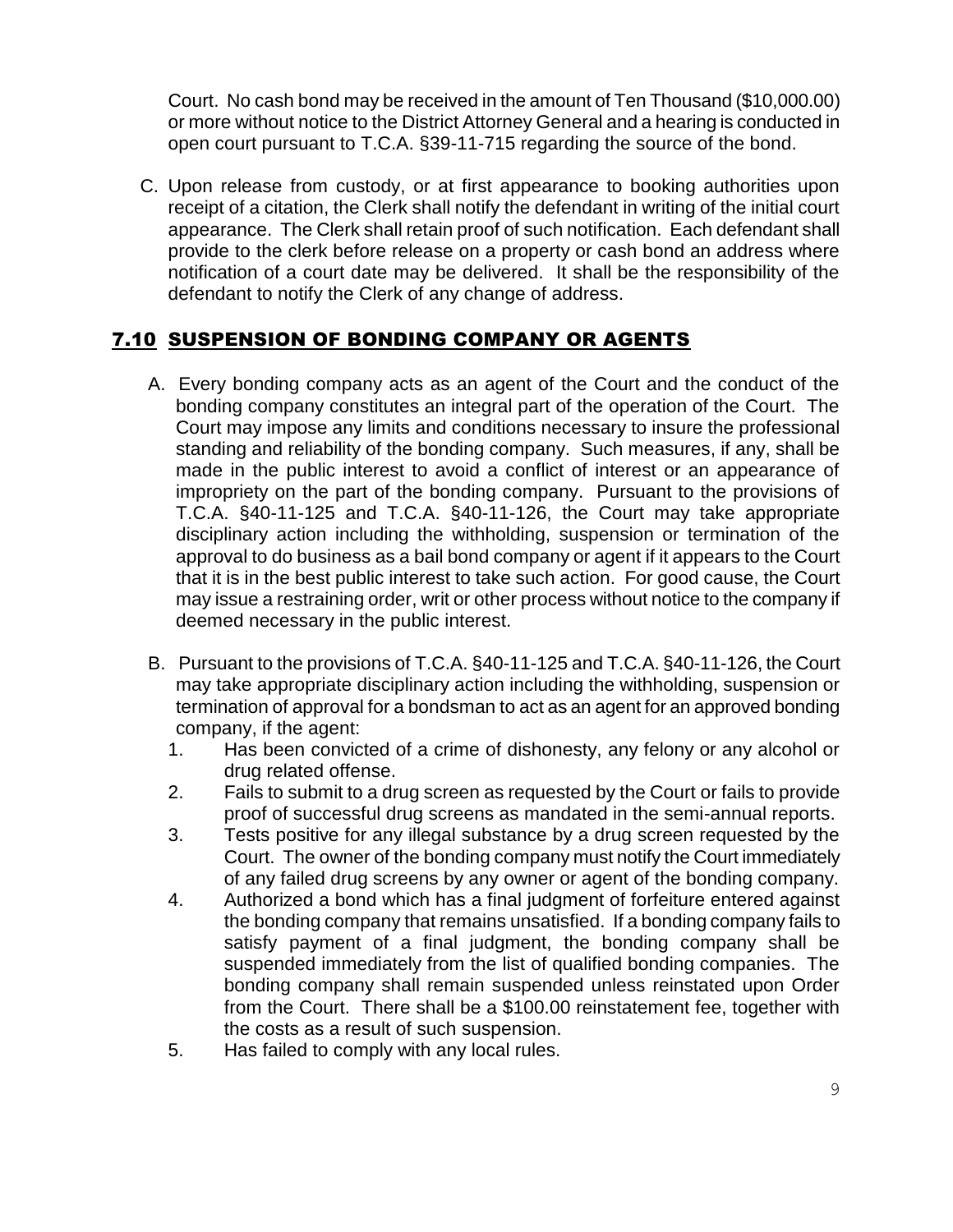- 6. Is guilty or any unprofessional conduct that includes, but is not limited to:
	- a. Loitering about the jail or court premises and within prohibited areas to solicit business
	- b. Suggesting or advising the employment of, or otherwise referring, any particular attorney to represent a defendant.
	- c. Paying a fee or giving or promising anything of value to any Clerk of the Court, jailer, police officer, peace officer, committing Magistrate, or any other person who has the power to arrest or hold in custody, or to any public official or public employee to secure a bond and/or a settlement, compromise, remission or reduction of the amount of any bail bond or the forfeiture thereof.
	- d. Paying a fee or rebate or giving anything of value to an attorney in bail bond matters, except in the legal representation or any action pertaining to the ail bond company or action.
	- e. Surrendering a principal without good cause.
	- f. Accepting anything of value from a principal except the premium provided, however, the bondsman shall be allowed to collect collateral, security or other indemnity from the principal that shall be returned upon final termination of liability on the bond where such collateral, security or other indemnity required by the bondsman is reasonable in relation to the amount of the bond and where the said bondsman accepting such collateral delivers a written receipt for the same which receipt describes in detail the collateral received and the term of redemption.
	- g. Receiving anything of value as payment for a premium or collateral on credit bonds on cases where the total bonds for any defendant exceed One Hundred Thousand (\$100,000.00) after the defendant/principal is released from custody as prohibited by these Rules, except as authorized under Rule 7.07(D).

## 7.11 AMENDMENTS

Bonding companies approved before the effective dates of these Rules shall be in compliance with this Rule by the effective date of **March 1, 2015**. These Rules may be amended from time to time by the Criminal Court Judges. Upon amendment, the Criminal Court Clerk shall notify all approved bonding companies in Shelby County, by certified mail, return receipt requested, or by personal delivery with a signed receipt for the same. Upon receipt of notice, all bonding companies shall comply with any said amendments.

These Rules are Approved and Effective this \_\_\_\_day of \_\_\_\_\_\_\_\_\_\_\_\_\_\_\_\_\_\_\_\_\_ 2014.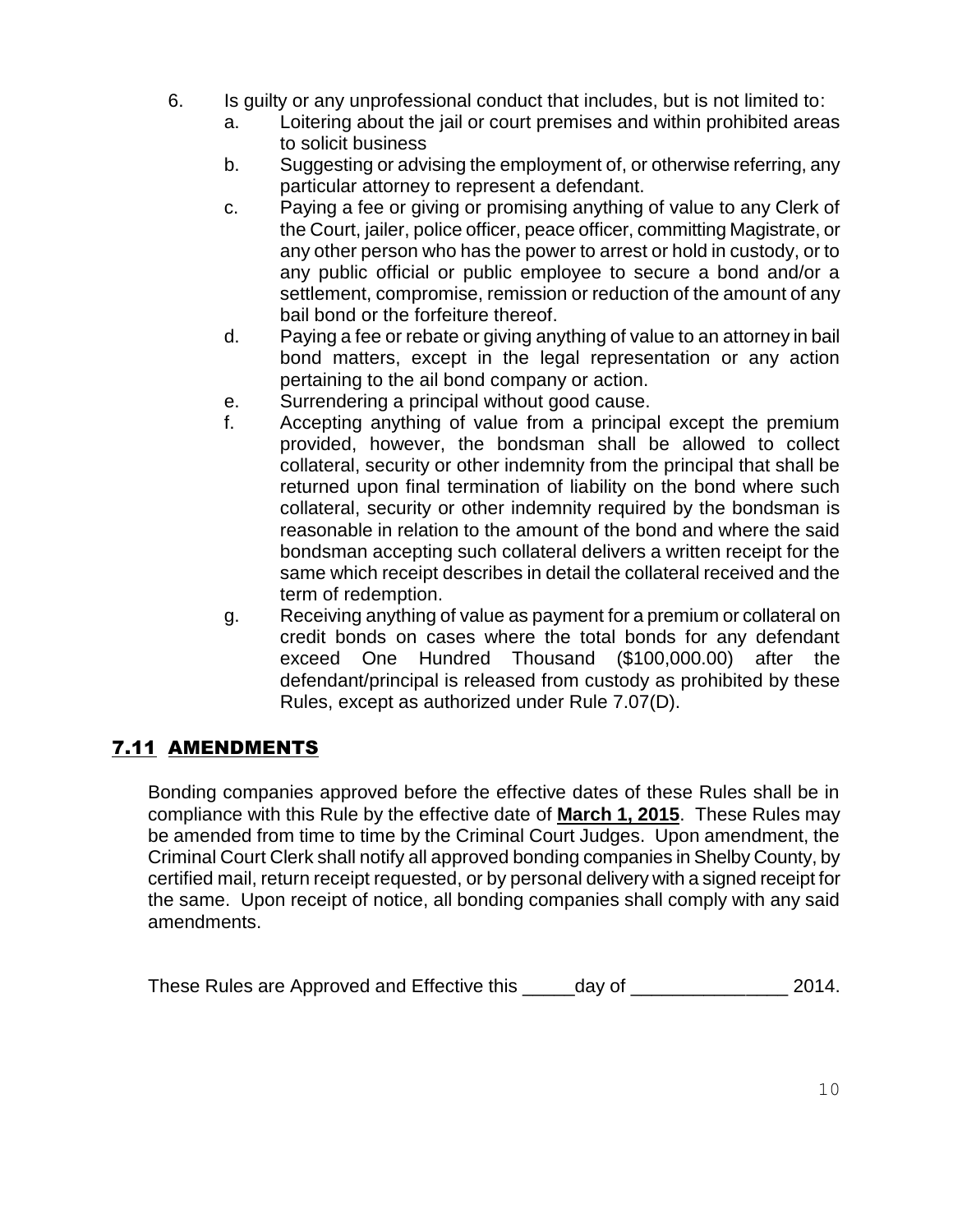GLENN WRIGHT **READ COFFEE** 

PAULA SKAHAN JOHN W. CAMPBELL Judge of Division I Judge of Division VI

\_\_\_\_

\_\_\_\_

\_\_\_\_

\_\_\_\_

Judge of Division II Judge of Division VII

**J. ROBERT CARTER, JR. CHRIS CRAFT** 

 \_\_\_\_ Judge of Division III Judge of Division VIII

CAROLYN WADE BLACKETT W. MARK WARD Judge of Division IV Judge of Division IX

Judge of Division V Judge of Division X

**JAMES M. LAMMEY, JR. JAMES C. BEASLEY, JR.**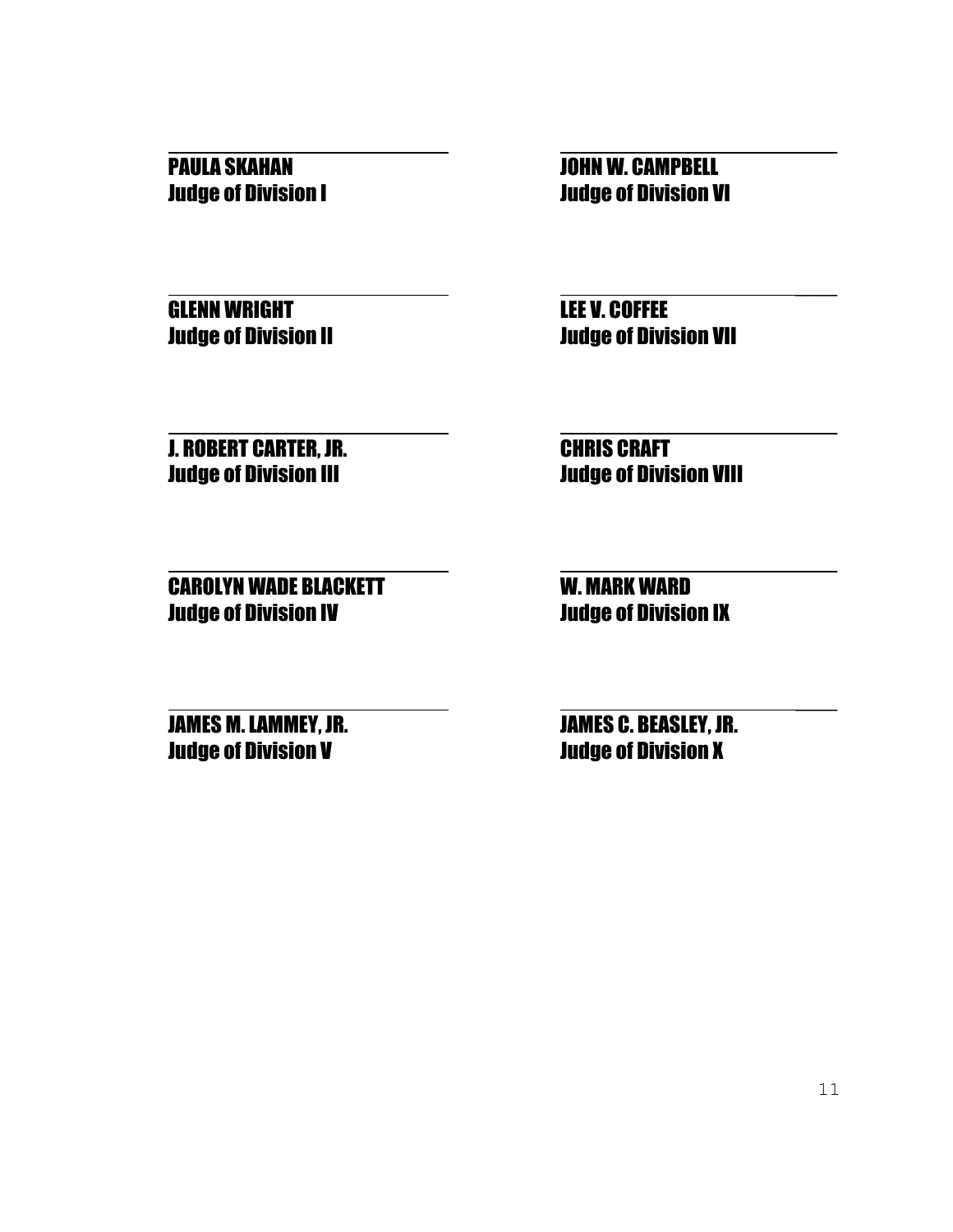### **Rule 8**

### **COURTROOM DECORUM**

**8.01.** It is essential to an orderly administration of criminal justice and to assure the accused of receiving a fair, impartial and constitutional trial, that the decorum of all persons in the courtroom be maintained in a manner that will promote and protect the highest standards of the judicial process. It is ultimately the authority and responsibility of the Trial Judge which must be exercised to maintain the atmosphere appropriate for a fair, rational and civilized determination of the issues and the governance of the conduct of all persons in the courtroom, including the attorneys. To effectuate this purpose, the following rules regulating the decorum of the courtroom are hereby adopted.

**8.02.** Flag. Flags of the United States and the State of Tennessee shall be displayed on the bench of the Court. The United States flag shall be to the Judge's right side, and the flag of Tennessee shall be displayed to the left side.

**8.03.** Opening and Closing of Court. The Court shall be formally opened each day upon which the Court's business is transacted as follows:

As the Judge enters the Courtroom, the bailiff shall require all present to rise and remain standing. The bailiff shall say:

"Hear ye, hear ye, this Honorable Division \_\_\_\_\_\_, of the Criminal Court of Tennessee, 30th Judicial District, at Memphis, is now open for transaction of business pursuant to adjournment. All persons having business with this Court draw near, give attention, and ye shall be heard. Be seated, please. No talking in the courtroom."

**8.04.** The space within the rail of the courtroom is reserved for litigants actually engaged in trial and for attorneys of the local Bar.

**8.05.** Where space is available and with permission of the Court, the defendant may sit at counsel table with his or her attorney.

**8.06.** Counsel will stand when examining or cross-examining witnesses or when addressing the Court, or the Jury, unless excused by the Court.

**8.07.** Counsel shall not place or leave upon the tables of the courtroom any hats, newspapers, magazines or any other object nor shall they engage in any conversation, consultation or other activity that may disturb the orderly procedure while Court is in session.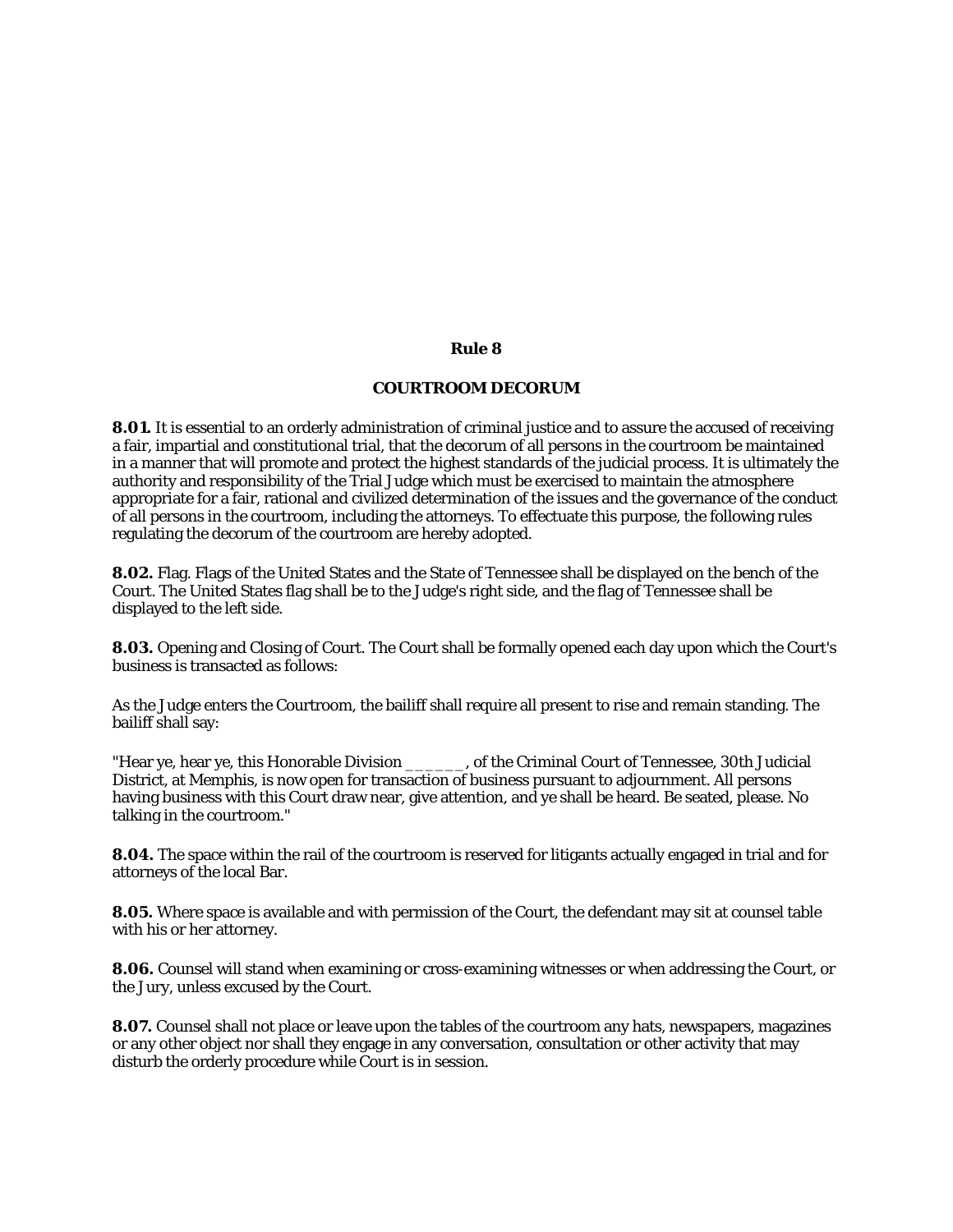**8.08.** Counsel shall not engage in repartee or colloquy and shall address their remarks to the Court instead of each other.

**8.09**. In making an objection to the testimony, counsel shall state only the legal grounds therefor and shall not attempt to argue said objections in the presence of the Jury, except with permission of the Court.

**8.10.** The argument of counsel to the Jury shall be confined to the issues in the case and supported by the evidence. Counsel may suggest such facts and circumstances as have been established by evidence or by knowledge and the reasonable inferences to be drawn therefrom. Argument must be addressed to the entire Jury instead of to one or more individual jurors, as contemplated by the Canons of Professional Responsibility that forbids counsel to curry favor with juror.

### **RULE 9**

### **WAIVER OF RULES**

Whenever in a particular instance, in the opinion of the trial judge, for good cause shown, and justice requiring, these rules may be waived.

#### **RULE 10**

### **PRIVATE PROBATION COMPANIES**

**10.01.** Section 40-35-302 of the Tennessee Code Annotated provides for the establishment of private probation companies to supervise defendants convicted of misdemeanors in the Criminal Courts.

This section establishes the minimum standards for the chief executive officer and employees of private probation companies who are responsible for providing supervision to persons placed on probation by the Criminal Courts. In addition, this section provides for the posting of performance surety bonds and a report on each employee's criminal record.

Subsection (E) sets out the required information for the application form for private probation companies.

Subsection (D) requires that these forms shall be filed with all of the Criminal Court Judges in Judicial District in which the entity proposes to provide misdemeanor probation services.

The purpose of this rule is to specify a uniform procedure for proposed private misdemeanor probation companies to apply for authorization to supervise probationers for the Criminal Courts of the 30th Judicial District.

The entity proposing to provide misdemeanor probation services for the Criminal Courts shall file an application with the Criminal Court Clerk's Office. This application shall conform with the requirements as set out in § 40-35-302 of the Tennessee Code Annotated. The Clerk of the Court shall immediately forward the application to the Administrative Judge of the Criminal Courts who will hold an En Banc Hearing to determine if the applicant is properly qualified to supervise probationers for the Criminal Courts of the 30th Judicial District.